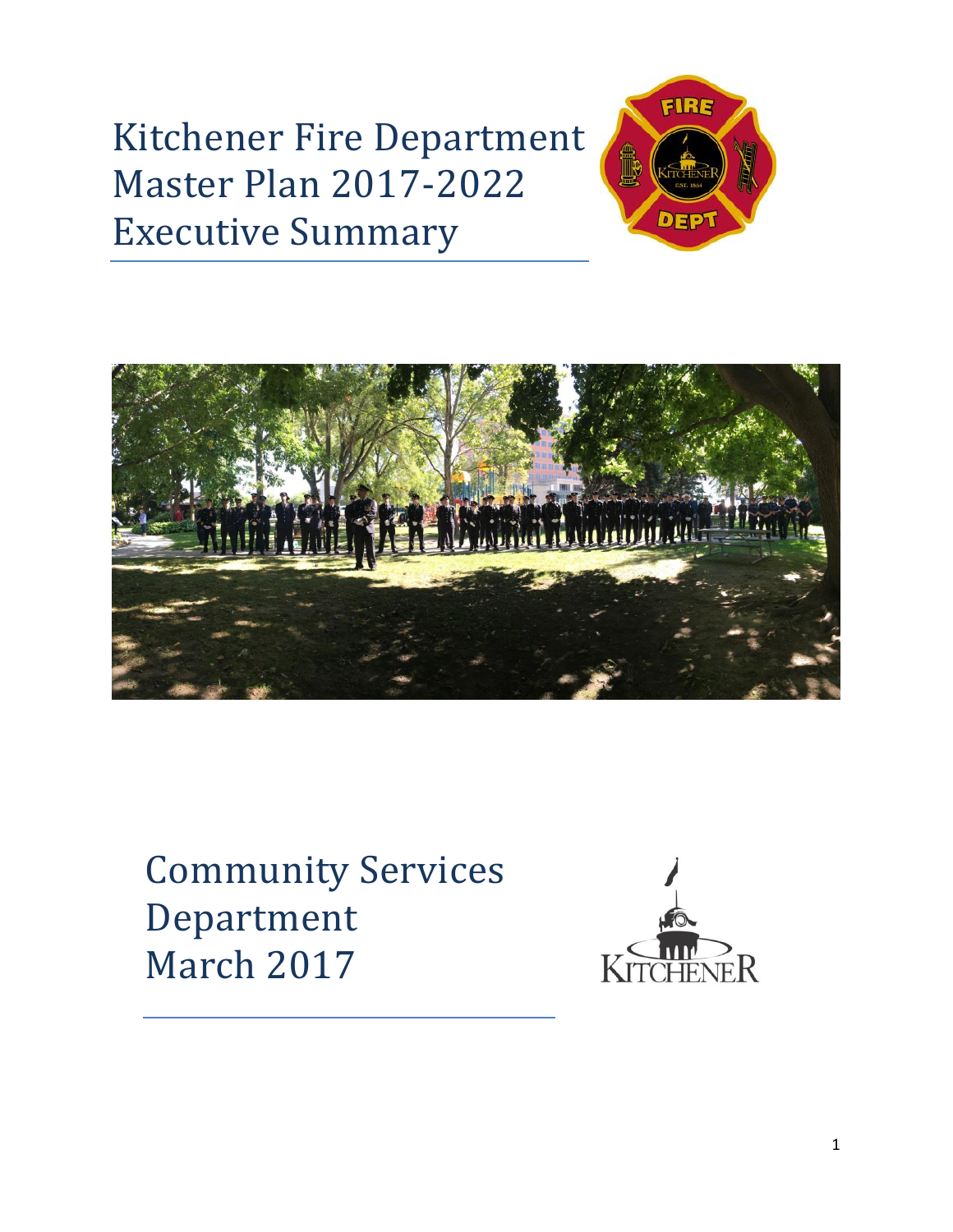# **Fire Chief's Message**

The Kitchener Fire Department, in collaboration with City of Kitchener personnel, external stakeholders and members of the public have developed this fire master plan to serve as a strategic guideline to advance the department over the next five years.

The Kitchener Fire Department Master Plan (KFDMP) is also intended to assist Kitchener Council in making decisions regarding the provision of fire protection services based on the local needs and circumstances of our community.

The analyses, strategic actions and operational actions contained within this plan have been prepared with regard for the legislated responsibilities of the municipalities as contained within the Fire Protection and Prevention Act (1997) (FPPA) and the Occupational Health and Safety Act (OHSA).

Within the Province of Ontario the delivery of fire protection services are guided by the FPPA including the strategic optimization of the three lines of defence which include:

- 1. Public Fire Safety Education
- 2. Fire Safety Standards and Enforcement
- 3. Emergency Response

Significant emphasis has been placed on the use of Public Fire Safety Guidelines (PFSG) and the resources provided by the Office of the Fire Marshal - Emergency Management (OFMEM) while developing this master plan.

The KFDMP for the period of 2017 to 2022 is designed to offer a high level of fire protection services to the community in a cost effective manner resulting in the best value for the municipality.

In closing, I would like to thank the KFDMP project team for their dedication and commitment in shaping this fire master plan.

 $\frac{1}{\alpha}$  or  $\frac{1}{\alpha}$ 

**Fire Chief Jon Rehill**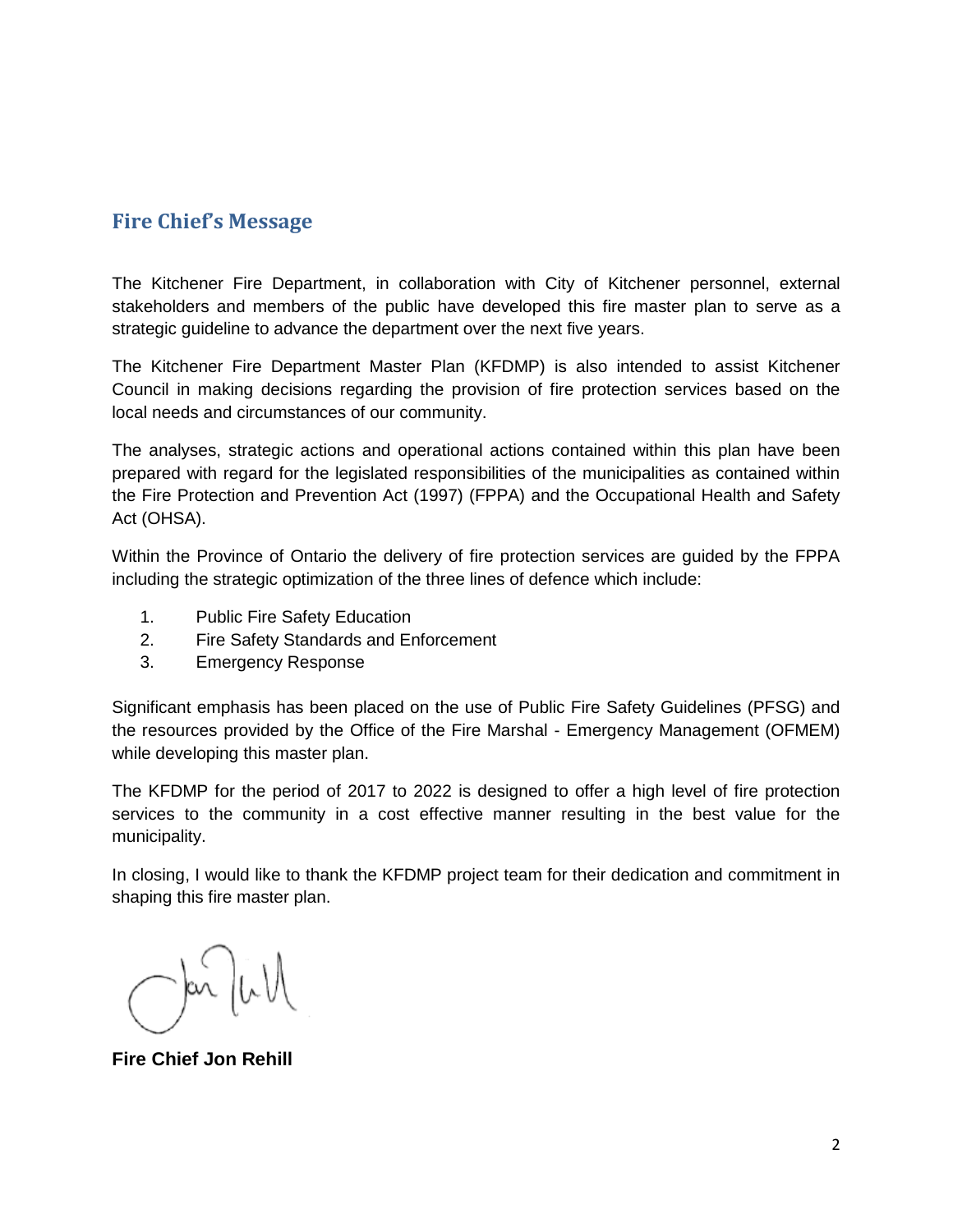# **Executive Summary**

The Kitchener Fire Department (KFD) provides City of Kitchener residents, visitors and businesses with protection against loss of life, property and the environment from the effects of fire, accidents and all other hazards through preparedness, prevention, public education and emergency response.

The development of the Kitchener Fire Department Master Plan (KFDMP) recognizes the continued commitment of city council and senior staff to providing the highest level of services to the community in the most cost effective and efficient manner while at the same time developing fire personnel and strengthening community partnerships.

During the development of the KFDMP various risk factors were considered. Currently, there are municipal growth factors that are increasing the level of risk facing the fire department's service delivery to the community. They include:

- increase in the number of residential buildings due to a rise in population
- increase in the number of commercial, industrial and institutional buildings
- increased traffic volume on city streets
- increase in population density as a result of high-rise intensification

Within the fire service at a provincial and local level, there are operational risk factors which are significantly important to address over the period of this master plan. Those factors are:

- Office of the Fire Marshal Emergency Management (OFMEM) transition from the Ontario fire service standards to the National Fire Protection Association (NFPA) standards
- training gaps to achieve NFPA standards, education, enforcement, and building code
- insufficient fire technology solutions causing operational inefficiencies
- provincial legislation demands on the department (i.e., vulnerable occupancies)
- increasing costs of municipal fire service
- increased requirements for emergency planning and business continuity

The KFDMP was primarily based on the three lines of defence framework from the OFMEM. By following that framework in addition to further data collection and analysis, the KFD will enhance service delivery through implementation of strategic and operational actions in the KFDMP as follows.

#### **Strategic Actions**

#### **First Line of Defence - Public Fire Safety Education**

Through the first line of defence of the OFMEM framework, the department will continue to educate our community in fire and life safety and fire prevention strategies. Throughout the next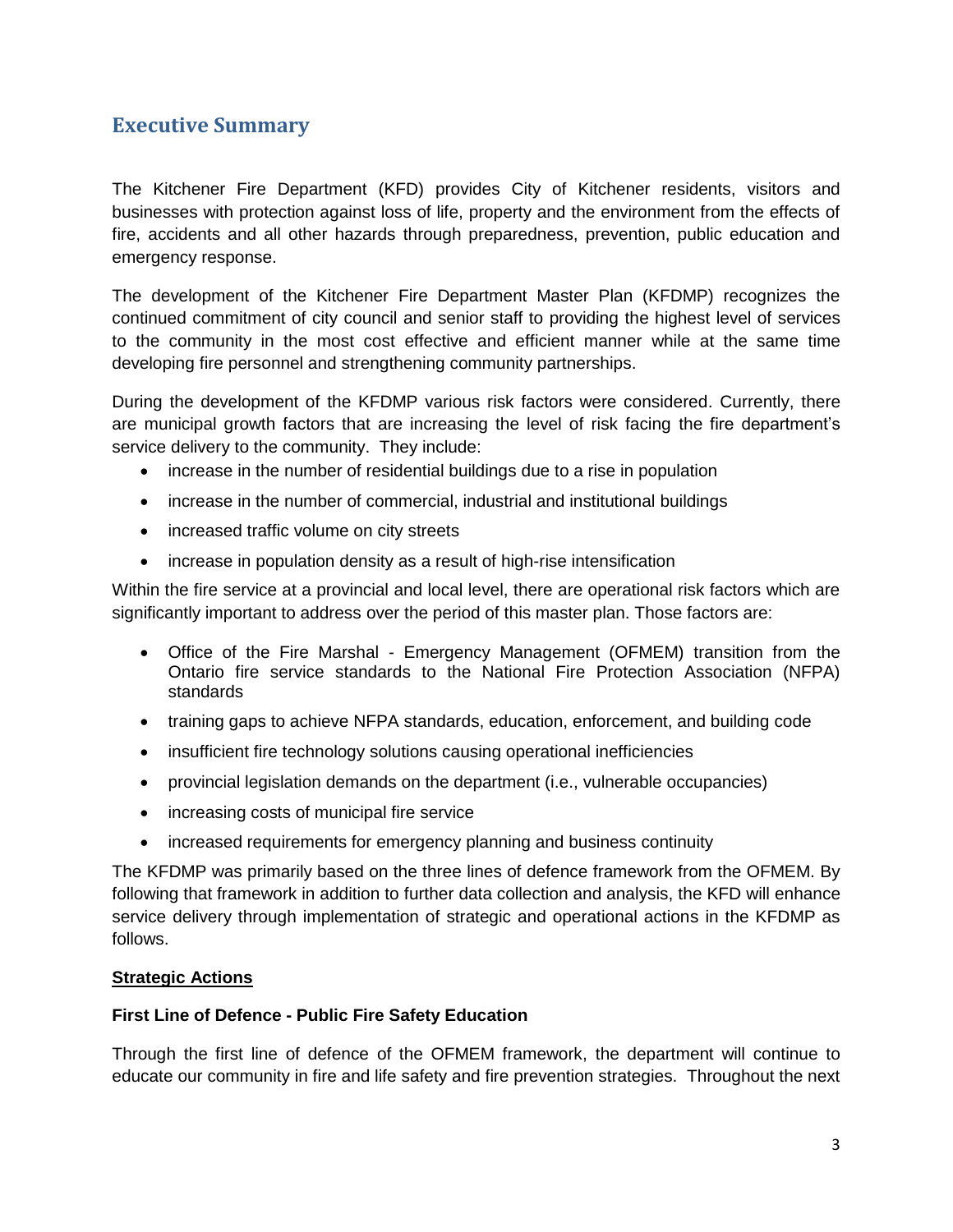five years our department is committed to exploring and expanding new techniques and platforms to better inform and engage the neighbourhoods within the city. Examples include:

- develop an annual communication plan that better utilizes the city's digital and print communication tools (Action #24)
- create fire and life safety programs to better educate the diverse population of the city e.g., new Canadians (Action #25)
- implement the "After The Fire Is Out" program by suppression personnel to enhance fire and life safety messaging in the community (Action #28)
- create a public education team from existing staff who can provide enhanced fire and life safety training in specific areas related to fire risk (i.e., geographic, demographic) to better serve the neighbourhoods (Action #26)

### **Second Line of Defence - Fire Safety Standards and Enforcement**

Through the second line of defence of the OFMEM framework, the department will continue to conduct fire inspections and when necessary enforce compliance through the Ontario fire code. Identified within the fire master plan review (2016) was a service gap in relation to fire prevention inspection cycles of buildings within the municipality. Currently, the department does not have a routine inspection cycle in place. Beginning in 2017, the department will:

- develop and implement a routine inspection cycle based on industry best practice (Action #21)
- educate and train suppression personnel to be able to conduct inspections in low and moderate risk occupancies e.g., day care facilities (Action #34)
- educate and train suppression personnel to assist with legislated requirements for high risk / vulnerable occupancies e.g., long term care facilities (Action #35)

#### **Third Line of Defence - Emergency Response**

The third line of defence of the OFMEM framework occurs when suppression personnel are required to respond to an emergency. In 2014, the OFMEM transition from the Ontario fire service standards to the NFPA standards created a significant change in how suppression staff are trained and how they respond to specialty rescues. The department will:

- update the city's Establishing and Regulating By-Law, Fire Department to reflect changes in NFPA standards related to the KFD specialized rescue response (e.g., confined space, trench rescue and light rail transit) (Action #1)
- create exercise based training scenarios for suppression staff in high risk occupancies (e.g., vulnerable occupancies, heavy industry) to develop and educate crews in firefighter tactics and strategies to strengthen our emergency response capabilities (Action #30)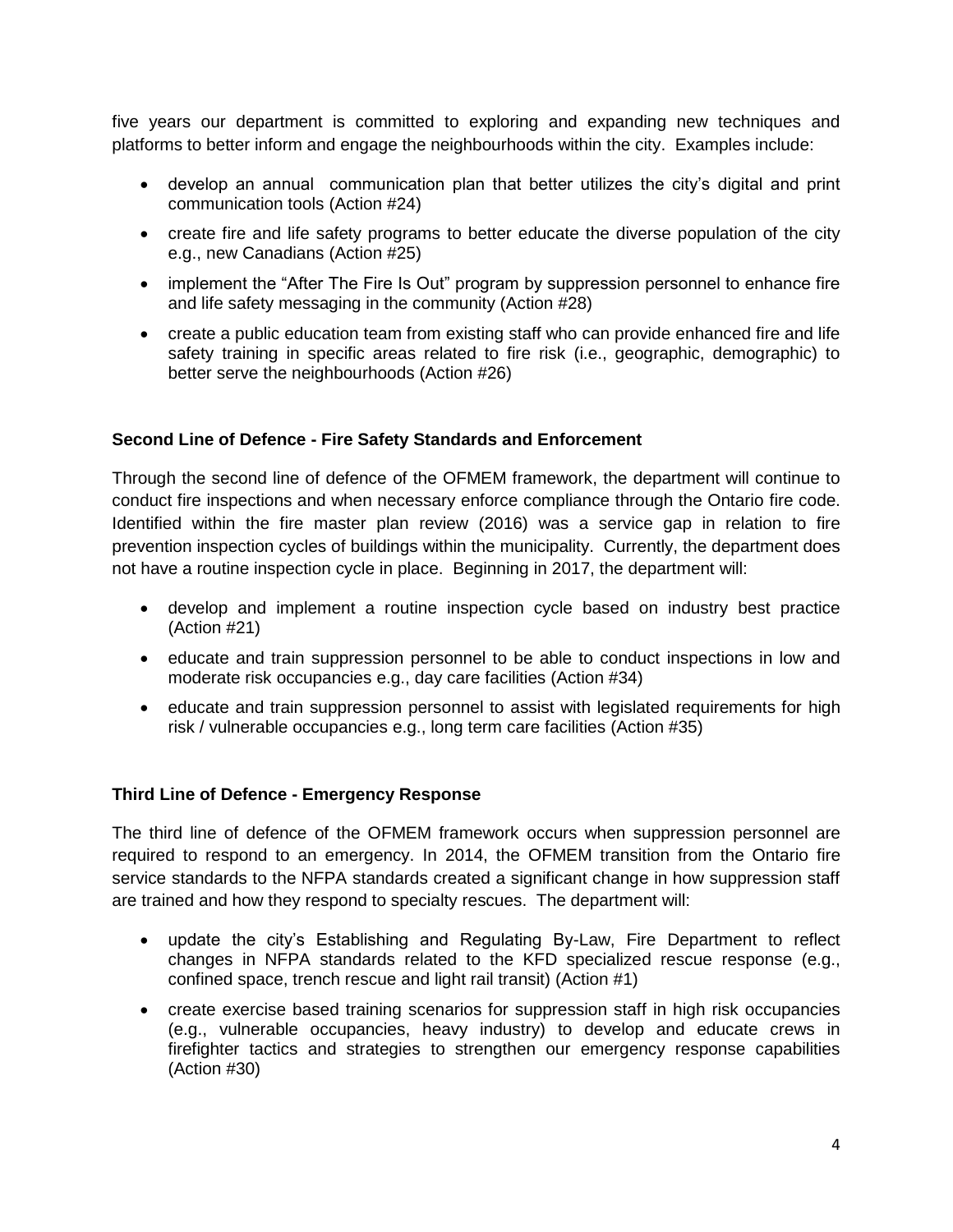after technological solutions are in place, conduct a comprehensive review of the fire department's response capabilities per response standard NFPA 1710 (Action #29)

#### **Operational Actions**

#### **Cost Efficiencies and Effectiveness**

From the research and data collection/analysis for the master plan, the project team determined there are opportunities within the fire department to generate revenue, find internal departmental efficiencies and utilize technology solutions – all with the goal of being more efficient. This includes:

- implement recommendations from the Fire Technology Strategy (Action #23)
- work with the city's asset management team to develop a comprehensive asset management program focused on station maintenance (Action #4)
- conduct a workload analysis for all divisions (Administration, Apparatus and Equipment, Direct Detect, Emergency Communications, Emergency Management and Business Continuity, Fire Prevention, Fire Systems and Projects, Public Education, Emergency Response, Training) (Action #3)
- explore business opportunities to offer a variety of services (e.g. direct detect) to other municipalities to create strategic revenue generation opportunities (Action #5)

#### **Staff Development**

Using information from the review of the fire divisions and from the 2016 Employee Culture Survey results, the project team identified opportunities to strengthen internal staff development, well-being and career growth. The following actions will assist the department in moving forward with initiatives related to staff development:

- develop a department wide officer development program and succession plan (Action #32)
- provide cross divisional training and job mentoring to enhance service delivery and improve operational effectiveness (Action #33)
- continue to enhance our wellness/fitness initiatives to ensure mental and physical resiliency and well-being of staff (Action #6)
- promote an engaged workplace culture by implementing actions driven by the results of the 2016 Employee Culture Survey (Action #7)